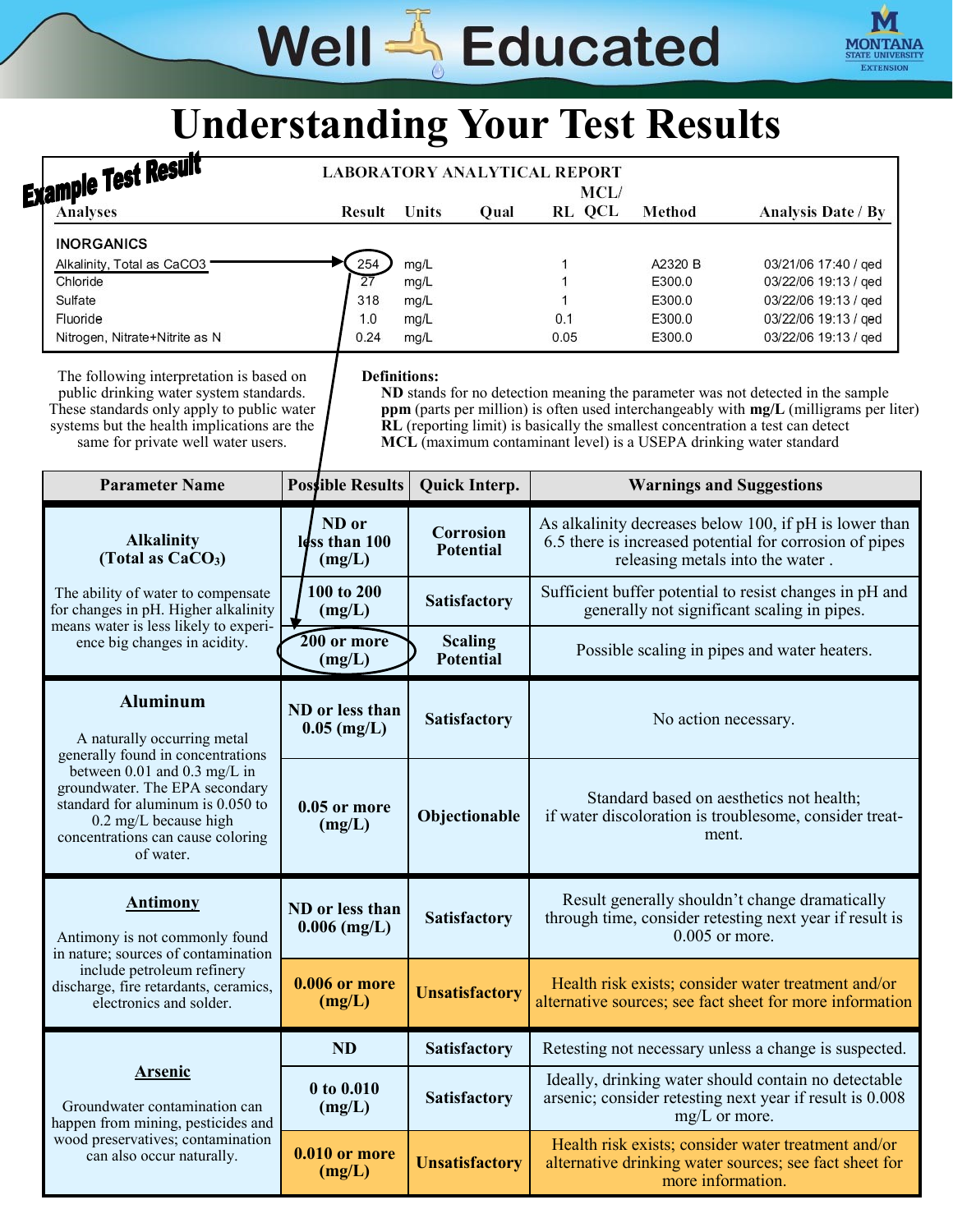| <b>Parameter Name</b>                                                                                                                                                                                                                                                                             | <b>Possible Results</b>               | Quick Interp.                                       | <b>Warnings and Suggestions</b>                                                                                                    |  |
|---------------------------------------------------------------------------------------------------------------------------------------------------------------------------------------------------------------------------------------------------------------------------------------------------|---------------------------------------|-----------------------------------------------------|------------------------------------------------------------------------------------------------------------------------------------|--|
| <b>Barium</b><br>Found abundantly in nature and is                                                                                                                                                                                                                                                | ND or less than<br>$2 \text{ (mg/L)}$ | <b>Satisfactory</b>                                 | Result generally shouldn't change dramatically<br>through time, consider retesting next year if result is<br>1.6 mg/L or more.     |  |
| used in the production of many<br>household items; it can enter<br>drinking water through industrial<br>discharge and natural erosion.                                                                                                                                                            | 2 or more<br>(mg/L)                   | <b>Unsatisfactory</b>                               | Health risk exists; consider water treatment and/or<br>alternative drinking water sources; see fact sheet for<br>more information. |  |
| <b>Beryllium</b><br>A naturally occurring metal used in<br>metal refining; coal combustion; and<br>electrical, aerospace and defense<br>industries.                                                                                                                                               | ND or less than<br>$0.004$ (mg/L)     | <b>Satisfactory</b>                                 | Result generally shouldn't change dramatically<br>through time, consider retesting next year if result is<br>$0.003$ mg/L or more. |  |
|                                                                                                                                                                                                                                                                                                   | <b>0.004 or more</b><br>(mg/L)        | <b>Unsatisfactory</b>                               | Health risk exists; consider water treatment and/or<br>alternative sources; see fact sheet for more<br>information.                |  |
| <b>Bicarbonate</b><br>as $HCO3$<br>Bicarbonate is the principle alkaline<br>constituent in drinking water. See<br>alkalinity.                                                                                                                                                                     | <b>Any Value</b>                      | <b>Satisfactory</b><br>(depending on<br>alkalinity) | Bicarbonate does not pose a health risk; bicarbonate<br>and carbonate are closely related to alkalinity.                           |  |
| Cadmium<br>A metallic element that can enter<br>drinking water through corrosion of<br>pipes, erosion of natural deposits,<br>metal refining and runoff from<br>waste batteries and paints.                                                                                                       | ND or less than<br>$0.005$ (mg/L)     | Satisfactory                                        | Result generally shouldn't change dramatically<br>through time, consider retesting next year if result is<br>$0.004$ mg/L or more. |  |
|                                                                                                                                                                                                                                                                                                   | <b>0.005 or more</b><br>(mg/L)        | <b>Unsatisfactory</b>                               | Health risk exists; consider water treatment and/or<br>alternative sources; see fact sheet for more<br>information.                |  |
| Calcium<br>A naturally occurring metal essential<br>in the human diet and common in<br>groundwater with concentrations<br>ranging from zero up to several<br>hundred mg/L. A major contributor<br>to the hardness of water which can<br>cause scaling problems in pipes and<br>hot water heaters. | <b>Any Value</b>                      | <b>Satisfactory</b><br>(depending on<br>hardness)   | Calcium does not pose a health risk; calcium and<br>magnesium together make up the hardness; see<br>hardness.                      |  |
| Carbonate<br>as $CO3$<br>Mineral found in groundwater. See<br>alkalinity.                                                                                                                                                                                                                         | <b>Any Value</b>                      | <b>Satisfactory</b><br>(depending on<br>alkalinity) | Carbonate does not pose a health risk; carbonate and<br>bicarbonate are closely related to alkalinity; see<br>alkalinity.          |  |
| <b>Chloride</b><br>A common natural salt in<br>groundwater. The EPA secondary<br>standard for chloride is 250 mg/L;<br>higher concentrations can cause a<br>salty taste.                                                                                                                          | ND or less than<br>$250 \ (mg/L)$     | Satisfactory                                        | No action necessary.                                                                                                               |  |
|                                                                                                                                                                                                                                                                                                   | 250 or more<br>(mg/L)                 | Objectionable                                       | Standard based on aesthetics not health;<br>if salty taste is troublesome, consider treatment.                                     |  |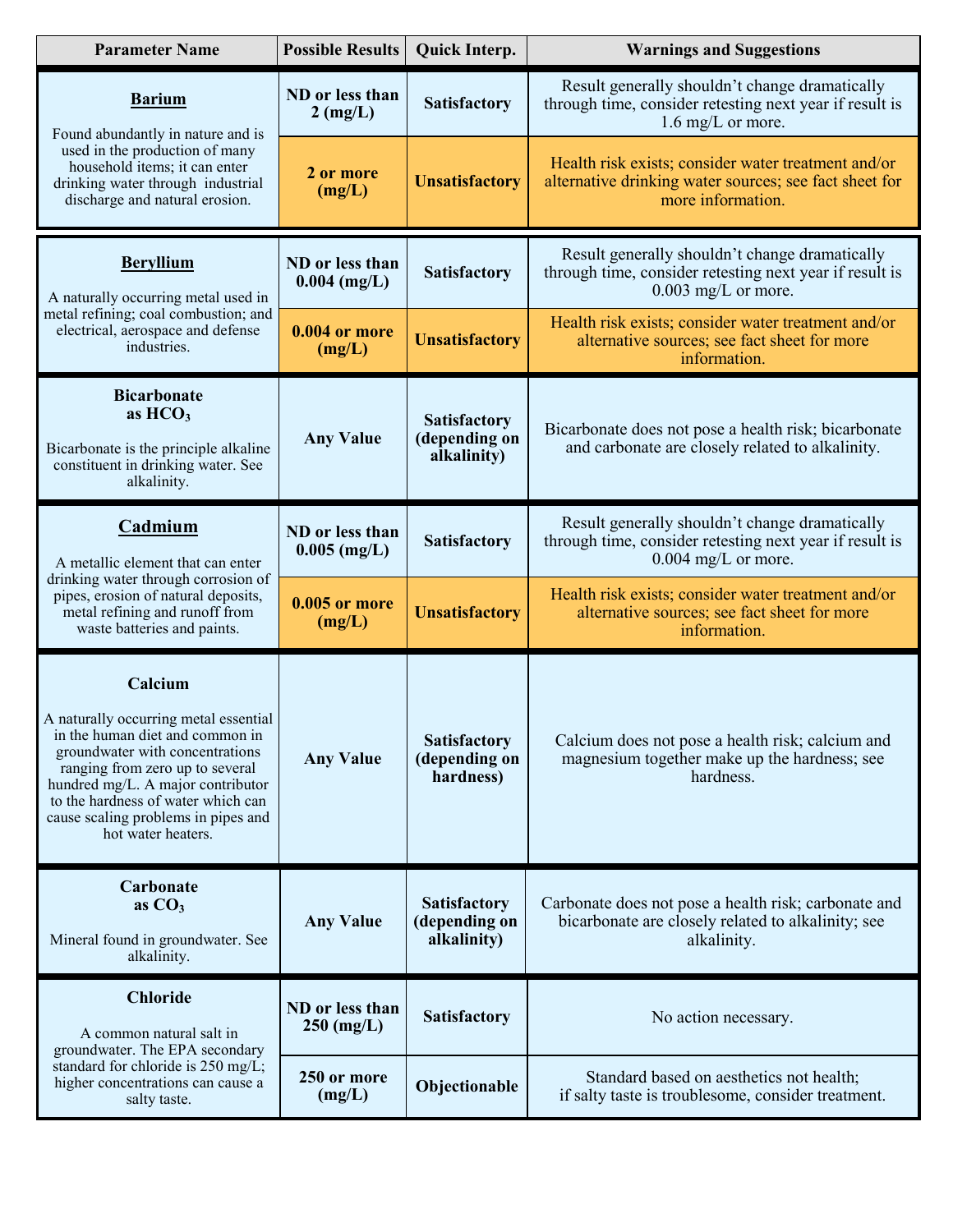| <b>Parameter Name</b>                                                                                                                                                                                                                                        | <b>Possible Results</b>          | Quick Interp.                                    | <b>Warnings and Suggestions</b>                                                                                                                                                                                               |  |
|--------------------------------------------------------------------------------------------------------------------------------------------------------------------------------------------------------------------------------------------------------------|----------------------------------|--------------------------------------------------|-------------------------------------------------------------------------------------------------------------------------------------------------------------------------------------------------------------------------------|--|
| Chromium<br>A metallic element commonly found<br>in nature; contamination of ground<br>water can happen through discharge<br>from leather tanning, steel and pulp<br>mills or erosion of natural deposits.                                                   | ND or less than<br>$0.10$ (mg/L) | <b>Satisfactory</b>                              | Result generally shouldn't change dramatically through<br>time, consider retesting next year if result is 0.08 mg/L<br>or more.                                                                                               |  |
|                                                                                                                                                                                                                                                              | 0.10 or more<br>(mg/L)           | <b>Unsatisfactory</b>                            | Health risk exists; consider water treatment and/or<br>alternative sources; see fact sheet for more information.                                                                                                              |  |
| <b>Coliform</b><br><b>Bacteria</b><br>(Total)                                                                                                                                                                                                                | <b>Absent</b>                    | Satisfactory                                     | Continue testing annually to<br>monitor for contamination.                                                                                                                                                                    |  |
| A type of bacteria which should not<br>be present in groundwater; indicates<br>potential contamination.                                                                                                                                                      | <b>Present</b>                   | Objectionable                                    | No direct health threat, but coliforms should not be<br>present in groundwater; see fact sheet for more<br>information.                                                                                                       |  |
| Coliform<br><b>Bacteria</b><br>$(E. \text{ coli})$                                                                                                                                                                                                           | <b>Absent</b>                    | Satisfactory                                     | Continue testing annually to<br>monitor for contamination.                                                                                                                                                                    |  |
| A type of bacteria found in feces of<br>warm blooded animals which<br>indicates fecal pollution. If E. coli is<br>present in a sample, the water is<br>unsafe to drink without treatment.                                                                    | <b>Present</b>                   | <b>Unsatisfactory</b>                            | Direct health threat; treat water for drinking and<br>cooking; see fact sheet for more information.                                                                                                                           |  |
| Conductivity<br>A measure of how easily electric<br>current will pass through a water<br>sample. This measurement is related<br>to and often used to estimate total<br>dissolved solids. Also used to<br>estimate the tendency of water to<br>corrode metal. | <b>Any Value</b>                 | <b>Satisfactory</b>                              | Conductivity does not pose a health risk; it is related to<br>total dissolved solids and is used in calculating the<br>corrosivity.                                                                                           |  |
| <b>Corrosivity</b><br>(Langelier Index)<br>Corrosive water can mobilize metals                                                                                                                                                                               | Less than -2.5                   | <b>High</b><br>Corrosion<br><b>Potential</b>     | Corrosive water can leach metals from minerals in<br>the earth or from pipes and fixtures;<br>treatment and/or testing for metals is recommended.                                                                             |  |
|                                                                                                                                                                                                                                                              | $-2.5$ to $-0.5$                 | Moderate<br><b>Corrosion</b><br><b>Potential</b> | Corrosive water can leach metals from minerals in<br>the earth or from pipes and fixtures;<br>Consider treatment and/or testing for metals.                                                                                   |  |
| (especially lead and copper) from<br>pipes into drinking water and can                                                                                                                                                                                       | $-0.5$ to $0.5$                  | <b>Satisfactory</b>                              | Ideal range to minimize corrosion and scaling.                                                                                                                                                                                |  |
| eventually cause leaks in plumbing.<br>While not a perfect tool, the<br>Langelier Index is a useful guide for<br>assessing the corrosive ability of<br>water.                                                                                                | $0.5$ to $2.5$                   | Moderate<br><b>Scaling</b><br><b>Potential</b>   | Moderate potential for scaling in pipes and hot water<br>heaters; consider treatment.                                                                                                                                         |  |
|                                                                                                                                                                                                                                                              | More than 2.5                    | <b>High Scaling</b><br>Potential                 | High potential for scaling in pipes and hot water<br>heaters; consider treatment.                                                                                                                                             |  |
| <b>Copper</b><br>Potential health risks; copper is a<br>metallic element that is rarely found<br>in groundwater, but can be intro-<br>duced into drinking water by corro-<br>sion of pipes.                                                                  | ND or less than<br>$1.3$ (mg/L)  | <b>Satisfactory</b>                              | Pipe corrosion is a common copper source; if water is<br>corrosive, copper concentration could change through<br>time; consider retesting next year if result is 1.0 mg/L<br>or more.<br>See fact sheet for more information. |  |
|                                                                                                                                                                                                                                                              | 1.3 or more<br>(mg/L)            | <b>Unsatisfactory</b>                            | Health risk exists; consider water treatment and/or<br>alternative drinking water sources; see fact sheet for<br>more information.                                                                                            |  |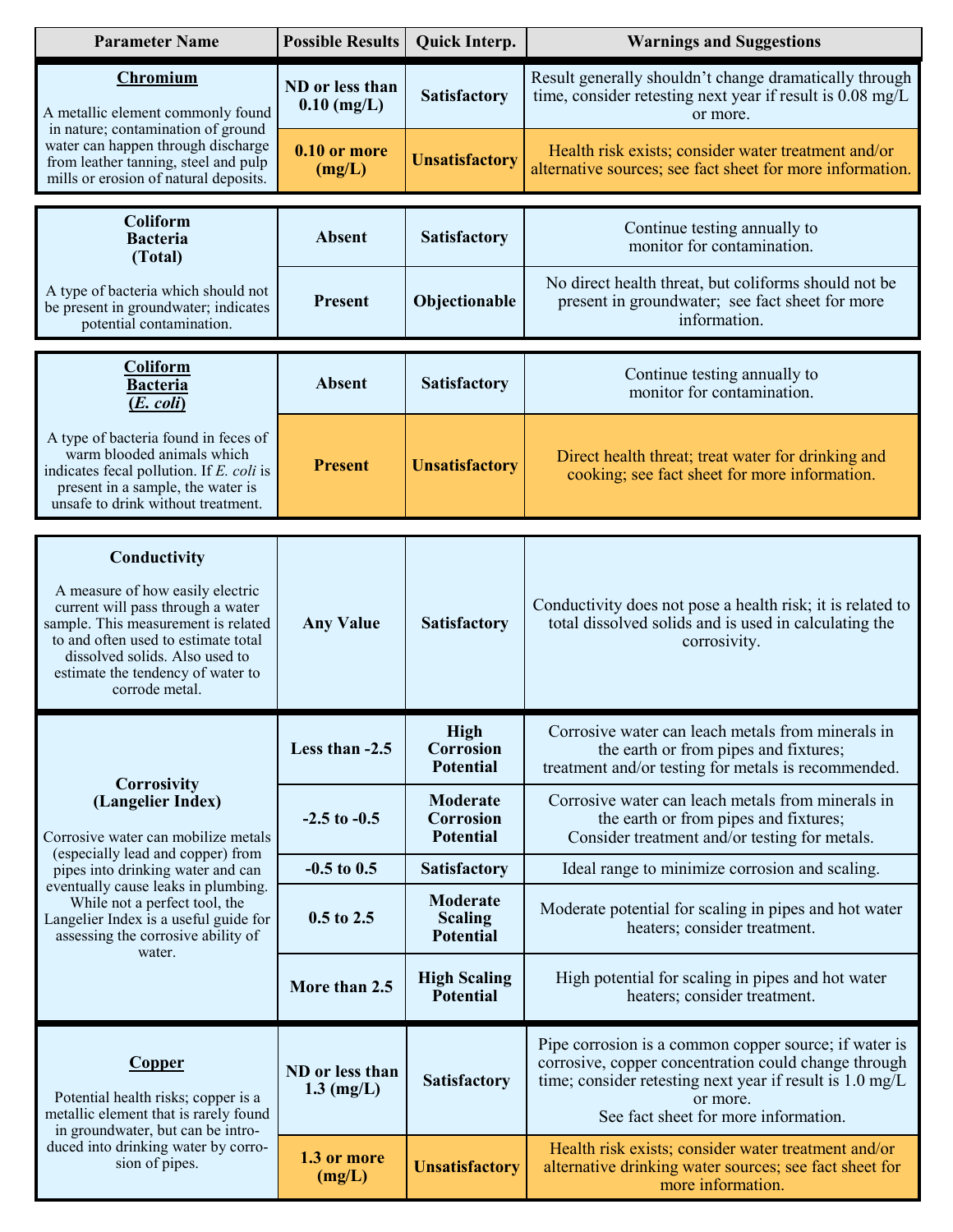| <b>Parameter Name</b>                                                                                                                                                                                                                                                                     | <b>Possible Results</b>           | Quick Interp.                                     | <b>Warnings and Suggestions</b>                                                                                                                                                                                                                                          |  |
|-------------------------------------------------------------------------------------------------------------------------------------------------------------------------------------------------------------------------------------------------------------------------------------------|-----------------------------------|---------------------------------------------------|--------------------------------------------------------------------------------------------------------------------------------------------------------------------------------------------------------------------------------------------------------------------------|--|
| <b>Fluoride</b><br>A naturally occurring nonmetal<br>which promotes dental health at<br>concentrations between 0.7 and 1.5<br>mg/L, but can cause health<br>problems at high concentrations.                                                                                              | ND or less than<br>$0.7$ (mg/L)   | Satisfactory                                      | Concentrations below 0.7 mg/L are out of the ideal<br>range for protection of tooth enamel.                                                                                                                                                                              |  |
|                                                                                                                                                                                                                                                                                           | $0.7$ to 1.5<br>(mg/L)            | Satisfactory                                      | Ideal range for development and protection of tooth<br>enamel.                                                                                                                                                                                                           |  |
|                                                                                                                                                                                                                                                                                           | 1.5 to 2.0<br>(mg/L)              | <b>Satisfactory</b>                               | Concentrations above 1.5 mg/L are out of the ideal<br>range for protection of tooth enamel.                                                                                                                                                                              |  |
|                                                                                                                                                                                                                                                                                           | 2.0 to 4.0<br>(mg/L)              | Objectionable                                     | Dental fluorosis or brownish discoloration of teeth can<br>occur; a report by the National Research Council<br>suggests possible health effects at concentrations in<br>this range.                                                                                      |  |
|                                                                                                                                                                                                                                                                                           | 4.0 or more<br>(mg/L)             | <b>Unsatisfactory</b>                             | Health risk exists; consider water treatment and/or<br>alternative sources; see fact sheet for more information.                                                                                                                                                         |  |
| <b>Hardness</b><br>(as $CaCO3$ )                                                                                                                                                                                                                                                          | ND or less than<br>$60 \ (mg/L)$  | <b>Corrosion</b><br><b>Potential</b>              | Softer water can be more corrosive; see corrosivity.                                                                                                                                                                                                                     |  |
| Primarily caused by compounds of<br>calcium and magnesium in water<br>and can result in scaling in pipes/                                                                                                                                                                                 | 61 to 120<br>(mg/L)               | <b>Satisfactory</b>                               | Generally a satisfactory intermediate between<br>corrosion and scaling; see corrosivity.                                                                                                                                                                                 |  |
| water heaters; it also decreases the<br>lather and effectiveness of soaps<br>and detergents.                                                                                                                                                                                              | 121 or more<br>(mg/L)             | <b>Scaling</b><br><b>Potential</b>                | Harder water can cause scaling in pipes and hot water<br>heaters; if scaling is troublesome, consider softening.                                                                                                                                                         |  |
| <b>Iron</b><br>(Total)                                                                                                                                                                                                                                                                    | ND or less than<br>$0.3 \ (mg/L)$ | Satisfactory                                      | No action is necessary                                                                                                                                                                                                                                                   |  |
| Iron is a metallic element found in<br>nature. Aesthetic problems such as<br>staining of clothes and pipes, as<br>well as sediment problems in<br>plumbing are associated with iron.                                                                                                      | 0.3 or more<br>(mg/L)             | Objectionable                                     | High iron can cause discoloration of fixtures and/or<br>clothing and can support iron bacteria growth leading<br>to taste and odor problems; if troublesome, consider<br>treatment.                                                                                      |  |
|                                                                                                                                                                                                                                                                                           |                                   |                                                   | If water is corrosive, lead concentration could change                                                                                                                                                                                                                   |  |
| <b>Lead</b><br>A metallic element that often enters<br>drinking water through corrosion of<br>pipes.                                                                                                                                                                                      | <b>ND</b>                         | <b>Satisfactory</b>                               | through time; see corrosivity.                                                                                                                                                                                                                                           |  |
|                                                                                                                                                                                                                                                                                           | 0 to 0.015<br>(mg/L)              | <b>Satisfactory</b>                               | Pipe corrosion is a common lead source; if water is<br>corrosive, lead concentration could increase; consider<br>retesting next year if result is 0.012 mg/L or more;<br>see fact sheet for more information.                                                            |  |
|                                                                                                                                                                                                                                                                                           | 0.015 or more<br>(mg/L)           | <b>Unsatisfactory</b>                             | Health risk exists; consider water treatment and/or<br>alternative drinking water sources; see fact sheet for<br>more information.                                                                                                                                       |  |
| <b>Magnesium</b><br>A naturally occurring metal<br>important in human diet and<br>common in groundwater; with<br>calcium, magnesium is a major<br>contributor to the hardness of water.                                                                                                   | <b>Any Value</b>                  | <b>Satisfactory</b><br>(depending on<br>hardness) | Magnesium does not pose a health risk; calcium and<br>magnesium together make up the hardness; hard water<br>can cause scaling in pipes; see hardness.                                                                                                                   |  |
| <b>Manganese</b><br>A naturally occurring metal<br>important in the human diet, but<br>health risks at high concentrations;<br>the EPA secondary standard for<br>manganese is 0.05 mg/L; high<br>concentrations can cause black to<br>brown color, black staining, and a<br>bitter taste. | ND or less than<br>$0.05$ (mg/L)  | <b>Satisfactory</b>                               | No action necessary.                                                                                                                                                                                                                                                     |  |
|                                                                                                                                                                                                                                                                                           | 0.10 or more<br>(mg/L)            | <b>Unsatisfactory</b>                             | Health risk exists; consider water treatment and/or<br>alternative sources, especially if children are drinking<br>the water; see fact sheet for more information.<br>Aesthetic black or brown staining and metallic taste<br>can occur at concentrations $> 0.05$ mg/L. |  |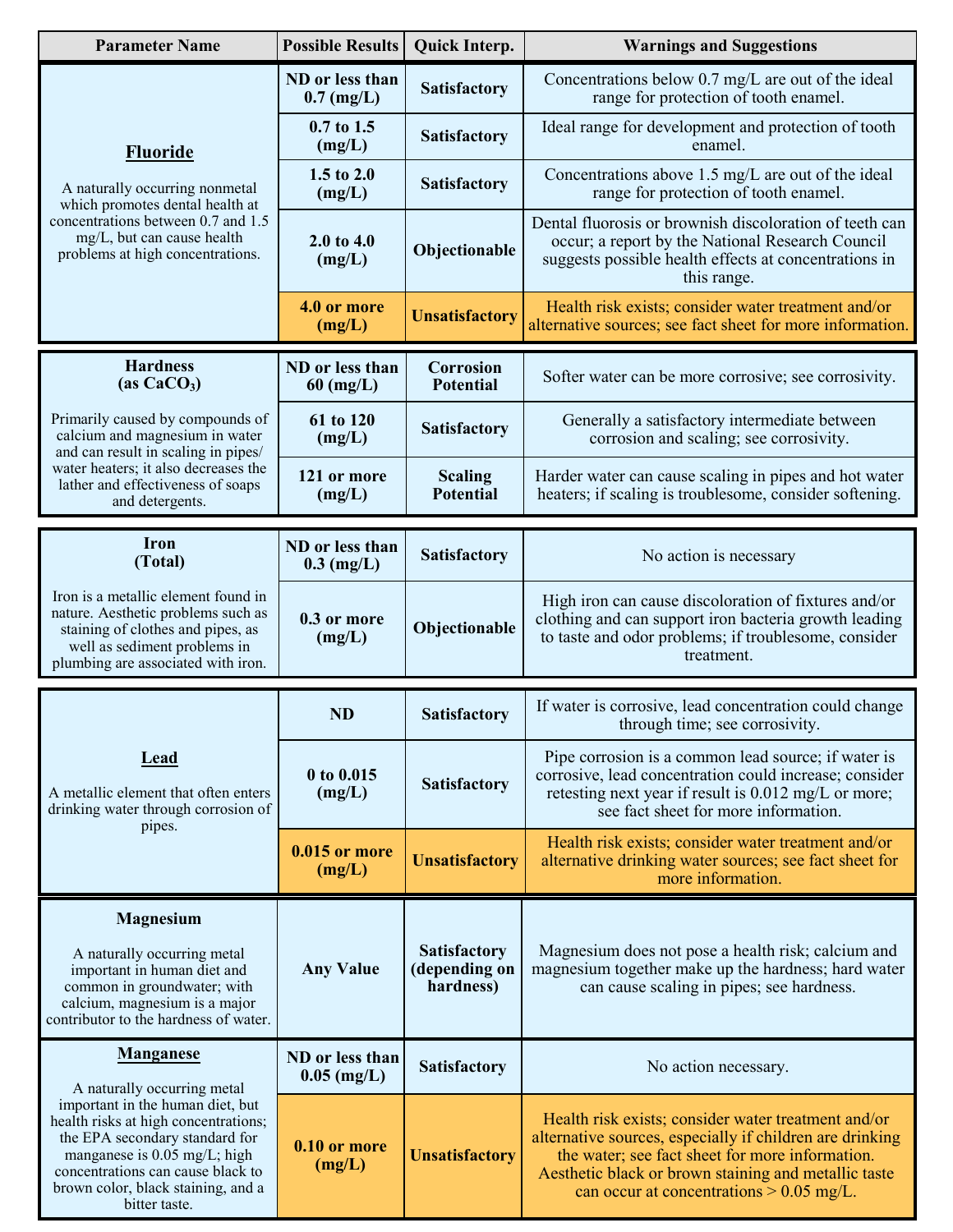| <b>Parameter Name</b>                                                                                                                                                                                                                                                                                                                                                                | <b>Possible Results</b>           | Quick Interp.                                | <b>Warnings and Suggestions</b>                                                                                                                                                                                                  |  |
|--------------------------------------------------------------------------------------------------------------------------------------------------------------------------------------------------------------------------------------------------------------------------------------------------------------------------------------------------------------------------------------|-----------------------------------|----------------------------------------------|----------------------------------------------------------------------------------------------------------------------------------------------------------------------------------------------------------------------------------|--|
| <b>Mercury</b><br>A metallic element; sources of<br>contamination of drinking water<br>include erosion of natural<br>deposits, discharge from refineries<br>and factories and runoff from<br>landfills and croplands.                                                                                                                                                                | ND or less than<br>$0.002$ (mg/L) | <b>Satisfactory</b>                          | Result generally shouldn't change dramatically<br>through time, consider retesting next year if result is<br>$0.0016$ mg/L or more.                                                                                              |  |
|                                                                                                                                                                                                                                                                                                                                                                                      | $0.002$ or more<br>(mg/L)         | <b>Unsatisfactory</b>                        | Health risk exists; consider water treatment and/or<br>alternative sources; see fact sheet for more<br>information.                                                                                                              |  |
| <u>Nitrate + Nitrite as N</u><br>or Nitrate as N<br>Can occur naturally, from septic<br>tanks/wastewater treatment, or<br>from agricultural practices and<br>causes oxygen deficiency in<br>infants under 6 months of age;<br>nitrate moves easily in<br>groundwater so increasing nitrate<br>levels can be an early warning that<br>other contaminants are moving<br>toward a well. | ND or less than<br>$1$ (mg/L)     | <b>Satisfactory</b>                          | Continue testing annually to<br>monitor for contamination.                                                                                                                                                                       |  |
|                                                                                                                                                                                                                                                                                                                                                                                      | 1 to 4 $(mg/L)$                   | <b>Possible</b><br>Impairment                | Potential pollution exists;<br>continue testing annually to monitor for changes.                                                                                                                                                 |  |
|                                                                                                                                                                                                                                                                                                                                                                                      | 4 to 10 $(mg/L)$                  | <b>Above Normal</b><br><b>Natural Levels</b> | Above normal levels; possible contamination;<br>continue monitoring annually for changes; Monitor<br>more regularly if infants under the age of 1 year are<br>consuming the water.                                               |  |
|                                                                                                                                                                                                                                                                                                                                                                                      | 10 or more<br>(mg/L)              | <b>Unsatisfactory</b>                        | Health risk exists, discontinue use of water for<br>infants under 1 year of age and persons with<br>cardiovascular conditions;<br>see fact sheet for more information.                                                           |  |
| pH<br>The measure of acidity of water;<br>pH is related to the ability of water<br>to corrode pipes and release<br>metals into water.                                                                                                                                                                                                                                                | 6.5 to 8.5                        | <b>Satisfactory</b>                          | pH of groundwater does not generally change rapidly<br>so retesting is not necessary unless a change is<br>suspected.                                                                                                            |  |
|                                                                                                                                                                                                                                                                                                                                                                                      | Less than 6.5 or<br>More than 8.5 | Objectionable                                | pH slightly out of the ideal range is not a direct<br>health threat but can affect corrosivity which can<br>leach metals from minerals in the earth or from<br>pipes; consider a corrosivity test.                               |  |
| Potassium<br>A common salt in groundwater<br>essential in the human diet;<br>concentrations are typically less<br>than $10 \text{ mg/L}$ .                                                                                                                                                                                                                                           | <b>Any Value</b>                  | <b>Satisfactory</b>                          | Tap water concentrations generally range from 0.5 to<br>8 mg/l; no action is necessary.                                                                                                                                          |  |
| <b>Selenium</b><br>A non-metallic element found in<br>sedimentary rocks; sources of<br>contamination include: discharge<br>from petroleum refineries, erosion<br>of natural deposits, and discharge<br>from mines.                                                                                                                                                                   | ND or less than<br>$0.05$ (mg/L)  | <b>Satisfactory</b>                          | Result generally shouldn't change dramatically<br>through time, consider retesting next year if result is<br>$0.04$ mg/L or more.                                                                                                |  |
|                                                                                                                                                                                                                                                                                                                                                                                      | $0.05$ or more<br>(mg/L)          | <b>Unsatisfactory</b>                        | Health risk exists; consider water treatment and/or<br>alternative sources; see fact sheet for more<br>information.                                                                                                              |  |
| Sodium<br>A common salt in groundwater<br>which can impart a salty taste at<br>concentrations over 250 mg/L;<br>sodium can contribute to<br>hypertension and high levels in<br>drinking water should be noted by<br>people on low sodium diets.                                                                                                                                      | <b>Any Value</b>                  | <b>Satisfactory</b>                          | Sodium in drinking water supplies can range from 0.4<br>to 1,900 mg/l; sodium intake in drinking water should<br>be considered by people on low sodium diets in<br>association with reducing risk of cardiovascular<br>diisease. |  |